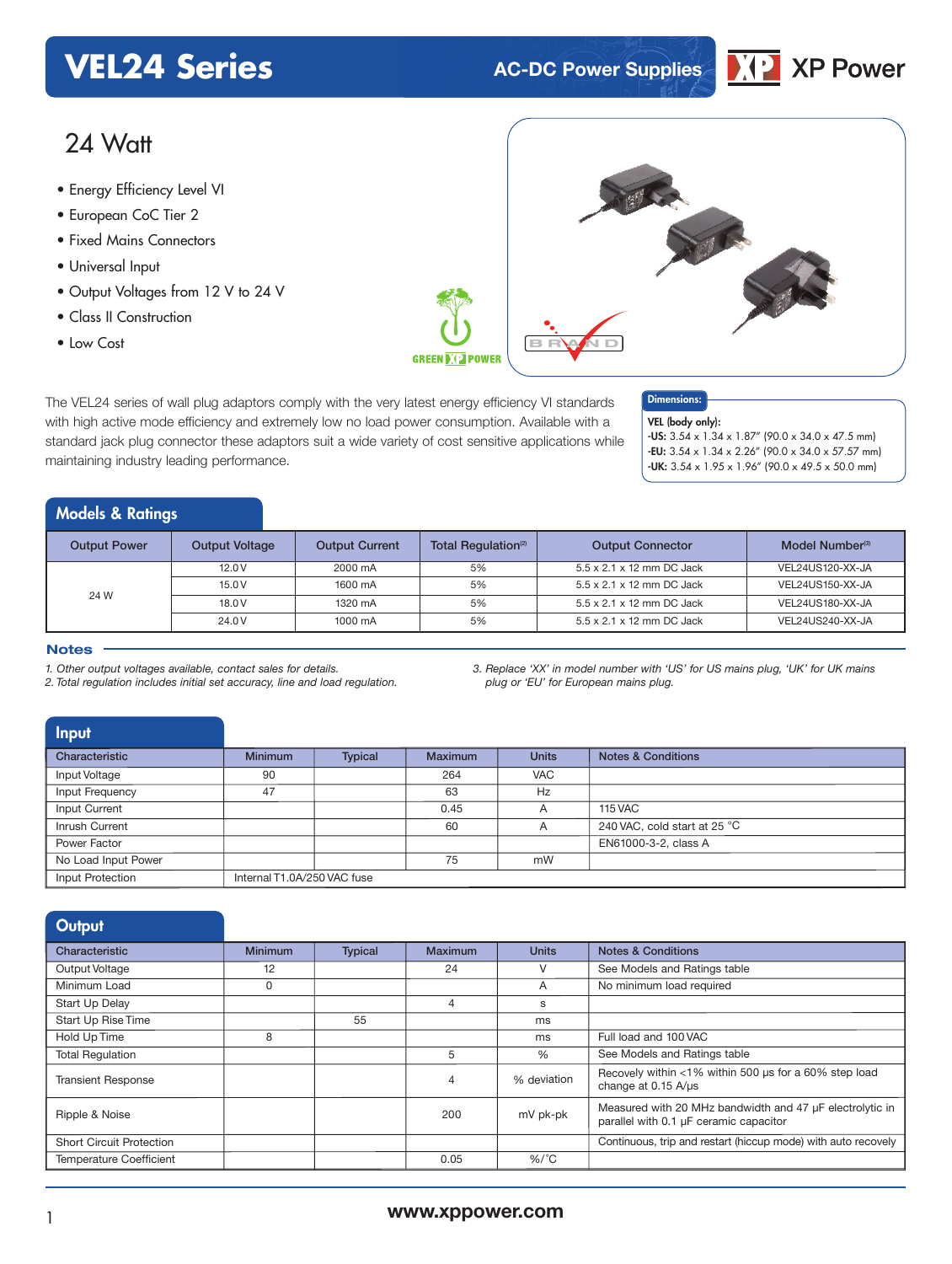# **VEL24 Series**

## **AC-DC Power Supplies**



**General** 

| Characteristic             | <b>Minimum</b> | <b>Typical</b> | <b>Maximum</b> | <b>Units</b> | <b>Notes &amp; Conditions</b>                                                                |
|----------------------------|----------------|----------------|----------------|--------------|----------------------------------------------------------------------------------------------|
| Efficiency                 |                | 85             |                | %            | Typical average of efficiencies measured at 25%, 50%, 75%<br>and 100% load and 115 VAC input |
| <b>Energy Efficiency</b>   |                |                |                |              | Level VI                                                                                     |
| <b>Isolation</b>           | 3000           |                |                | <b>VAC</b>   | Input to Output                                                                              |
| <b>Switching Frequency</b> | 24             |                | 70             | kHz          | Variable                                                                                     |
| Mean Time Between Failure  | 250            |                |                | kHrs         | MIL-HDBK-217F at 25 °C GB                                                                    |
| Weight                     |                | 0.29(130)      |                | Ib(g)        | For UK Plug Version                                                                          |

### **Environmental**

| Characteristic               | <b>Minimum</b> | <b>Typical</b> | <b>Maximum</b> | <b>Units</b> | <b>Notes &amp; Conditions</b>                       |
|------------------------------|----------------|----------------|----------------|--------------|-----------------------------------------------------|
| <b>Operating Temperature</b> |                |                | $+60$          | ℃            | Derate from 100% load at 40 °C to 50% load at 60 °C |
| Storage Temperature          | $-40$          |                | $+85$          | °C           |                                                     |
| <b>Operating Humidity</b>    |                |                | 95             | %            | RH, non-condensing                                  |
| Cooling                      |                |                |                |              | Natural convection                                  |
| Shock                        |                |                |                |              | 1 m drop onto concrete on each of 6 axes            |
| Vibration                    | 10             |                | 300            | Hz           | 2 g 15 mins/sweep, 60 mins for each of 3 axes       |

## EMC: Emissions

| Phenomenon              | Standard    | <b>Test Level</b> | <b>Notes &amp; Conditions</b> |
|-------------------------|-------------|-------------------|-------------------------------|
| Conducted               | EN55022     | Level B           |                               |
| Radiated                | EN55022     | Level B           |                               |
| <b>Harmonic Current</b> | EN61000-3-2 | Class A           |                               |
| Voltage Flicker         | EN61000-3-3 |                   |                               |

## EMC: Immunity

| Phenomenon             | Standard                                                            | <b>Test Level</b>        | <b>Criteria</b> | <b>Notes &amp; Conditions</b> |  |
|------------------------|---------------------------------------------------------------------|--------------------------|-----------------|-------------------------------|--|
| <b>ESD Immunity</b>    | EN61000-4-2                                                         | ±4 kV contact. ±8 kV air | $\overline{A}$  |                               |  |
| Radiated Immunity      | EN61000-4-3                                                         | 3 V/m                    | $\overline{A}$  |                               |  |
| EFT/Burst              | EN61000-4-4                                                         | Level 2                  |                 |                               |  |
| Surge                  | EN61000-4-5                                                         | Level 2                  | $\overline{A}$  |                               |  |
| Conducted Immunity     | EN61000-4-6                                                         | 3V                       |                 |                               |  |
| <b>Magnetic Fields</b> | EN61000-4-8                                                         | A/m                      |                 |                               |  |
| Dips and Interruptions | EN55024 100% 10 ms, 30% 500 ms, 100% 5000 ms, Perf Criteria A, A, B |                          |                 |                               |  |

### **Safety Approvals**

| Phenomenon | Standard                                              |
|------------|-------------------------------------------------------|
| CB Report  | IEC60950-1                                            |
| UL         | UL/cUL60950-1, approved as limited power source (LPS) |
| <b>TUV</b> | EN60950-1                                             |
| CCC        | China Compulsory Certification                        |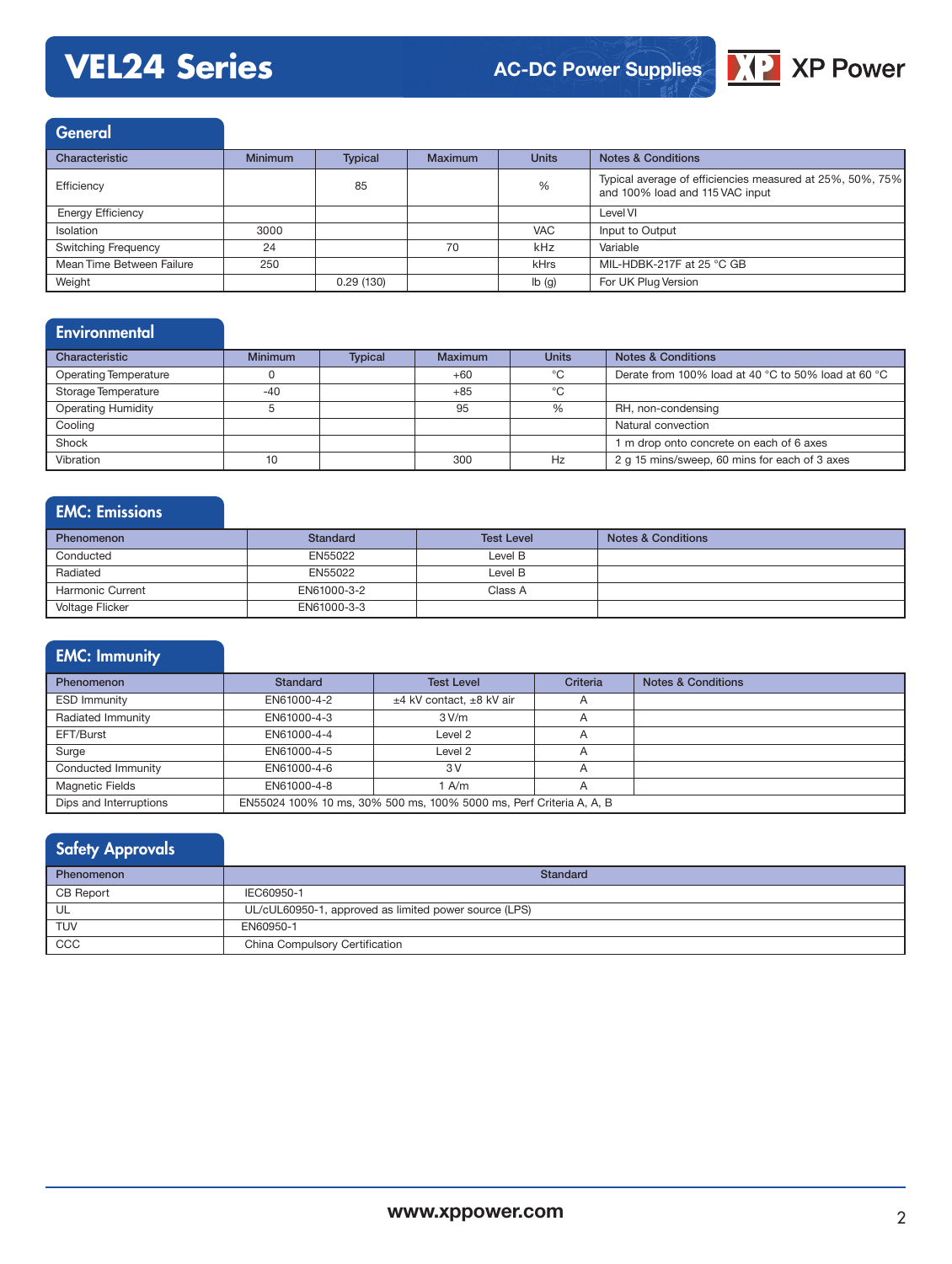# **VEL24 Series**

**AC-DC Power Supplies**



### Mechanical Details

#### **VEL24US-US-JA**



#### **VEL24US-UK-JA**